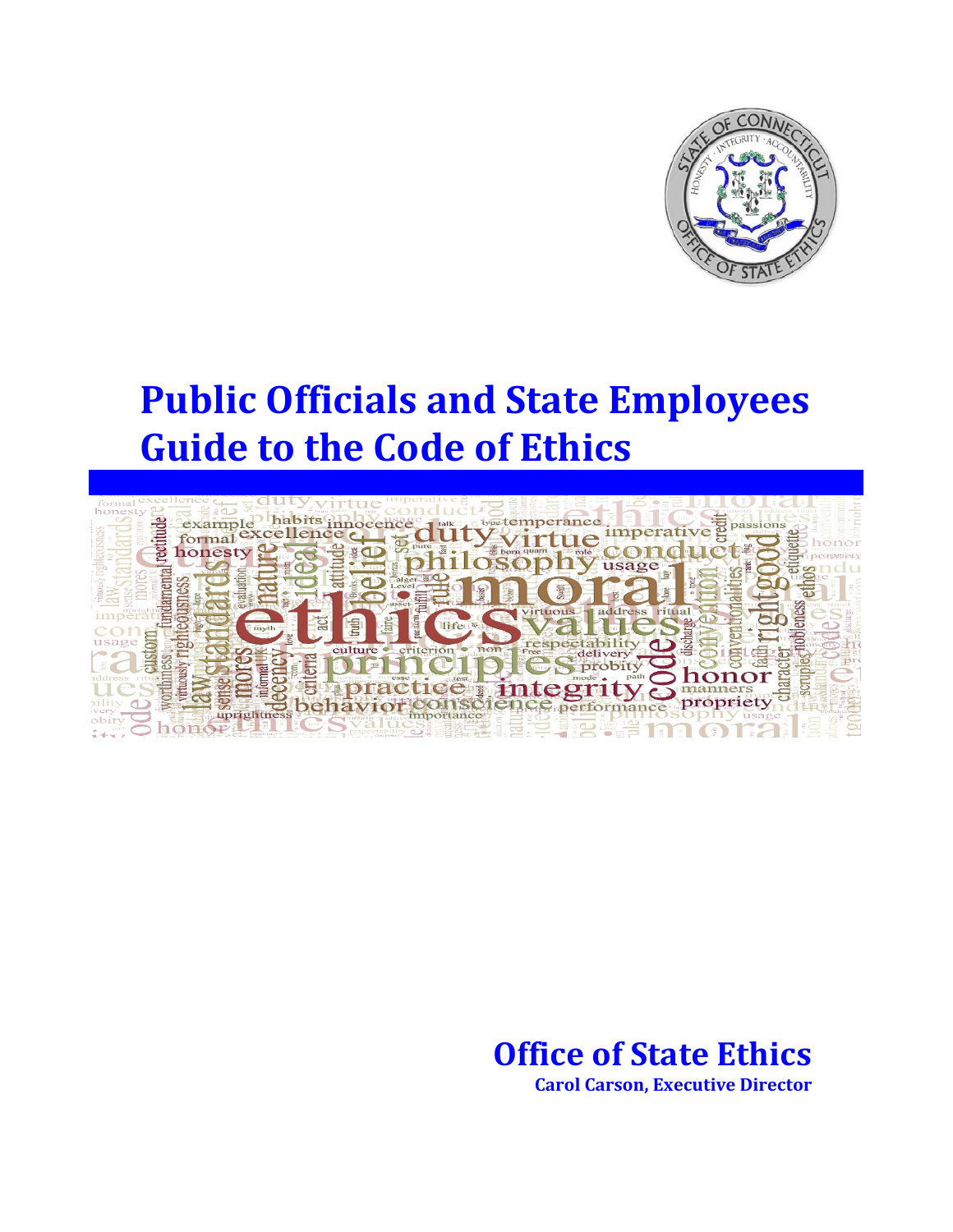## **Contact Us**



**Agency Address:** Connecticut Office of State Ethics

| <b>Agency Address:</b> |  |  |
|------------------------|--|--|
|------------------------|--|--|

18-20 Trinity Street Suite 205 Hartford, CT 06106

**Telephone:** 860-263-2400

**Facsimile:** 860-263-2402

**Website:** [www.ct.gov/ethics](http://www.ct.gov/ethics)

**Business Hours:** 8:00 am to 5:00 pm

#### **Visitors must enter the building through the door next to the Bushnell Memorial Theater.**

**Specific E-mail Contacts:** For the timeliest responses, please be sure to direct your questions to the appropriate e-mail address; for example, with a question such as, "Can I accept this outside position with a vendor?" please be sure to send your query to [ethics.code.@ct.gov](mailto:ethics.code.@ct.gov)

- > Legal Advice Regarding Code of Ethics [ethics.code@ct.gov](mailto:ethics.code@ct.gov)
- > Lobbyist Filing/Reporting Questions lobbyist.ose @ct.gov
- Public Official Filing/Reporting Questions [sfi.ose@ct.gov](mailto:sfi.ose@ct.gov)
- ▶ Enforcement/Filing a Complaint [ethics.enforcement@ct.gov](mailto:ethics.enforcement@ct.gov)
- → All Other Inquiries ose @ct.gov

[Staff Phone Number Listing](http://www.ct.gov/ethics/cwp/view.asp?a=3507&q=414898)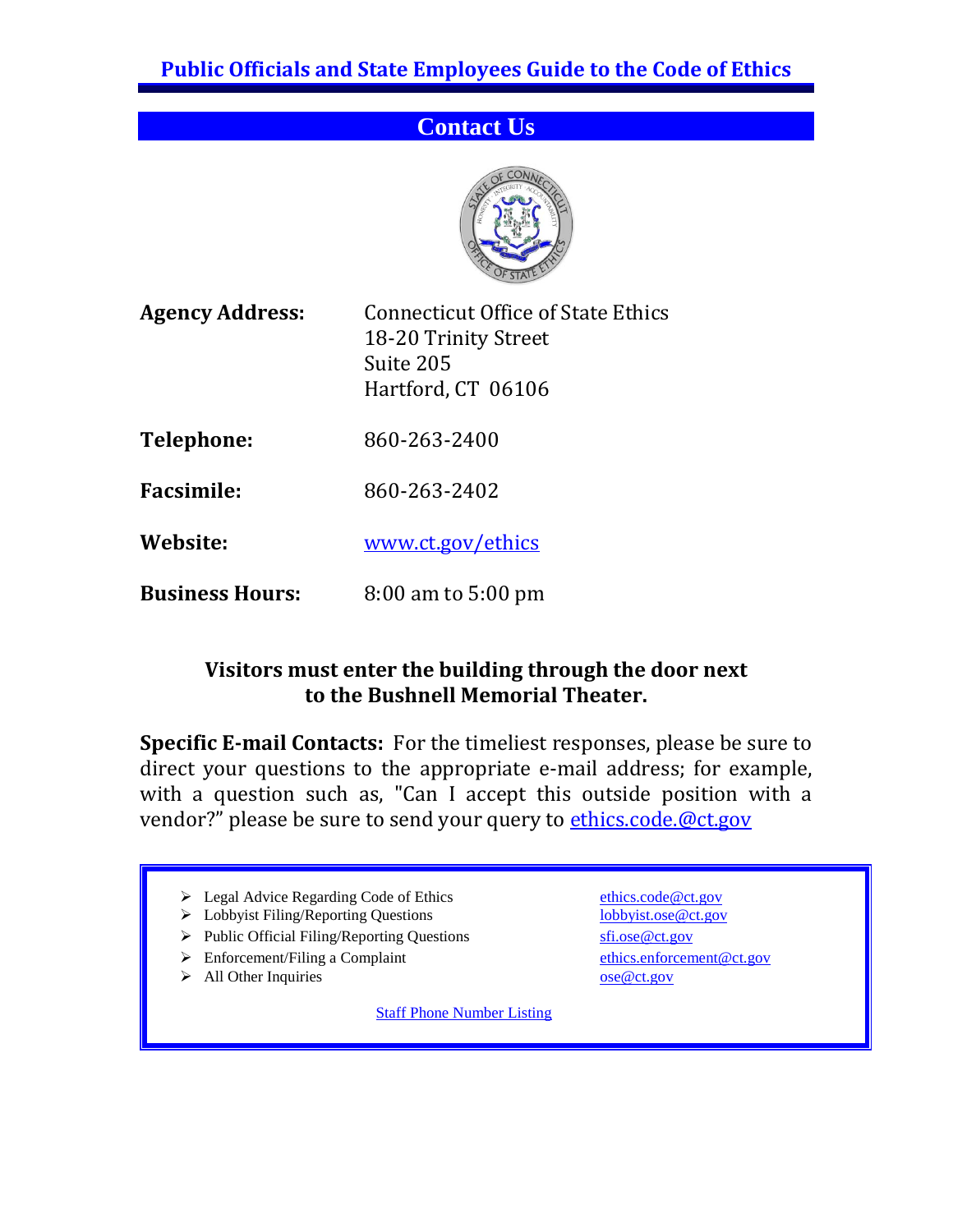## **TABLE OF CONTENTS**

| 3<br>3<br><b>Restricted Donors</b><br>4<br><b>Non Restricted Donors</b><br>4<br>5<br><b>Gift Exceptions</b><br>5<br><b>Major Life Event</b><br>6<br><b>Gift Reporting Requirements</b><br><b>Gifts Between State Employees</b><br>6<br>7<br>8<br><b>Substantial Conflict of Interest</b><br>8<br><b>Required Action for Substantial Conflict</b><br>8<br><b>Potential Conflict of Interest</b><br>9<br>9<br><b>Required Action for Potential Conflict</b><br>10<br><b>Post-State Employment (Revolving Door)</b><br>10<br><b>Lifetime Bans</b><br><b>10</b><br><b>One-Year Bans</b><br>10<br><b>Outside Employment</b><br>11<br><b>Hiring State Employee for Outside Employment</b><br>11<br>12<br>12<br><b>Governor Malloy's Standard</b><br><b>Ethics Compliance</b><br>13<br><b>Ethics Compliance Officers and Ethics Liaisons</b><br>13<br><b>Mandatory Reporters</b><br>13<br>14<br><b>Procedures and Penalties</b><br>14 | <b>Office of State Ethics</b>            |  |  |
|--------------------------------------------------------------------------------------------------------------------------------------------------------------------------------------------------------------------------------------------------------------------------------------------------------------------------------------------------------------------------------------------------------------------------------------------------------------------------------------------------------------------------------------------------------------------------------------------------------------------------------------------------------------------------------------------------------------------------------------------------------------------------------------------------------------------------------------------------------------------------------------------------------------------------------|------------------------------------------|--|--|
|                                                                                                                                                                                                                                                                                                                                                                                                                                                                                                                                                                                                                                                                                                                                                                                                                                                                                                                                | The Big Picture                          |  |  |
|                                                                                                                                                                                                                                                                                                                                                                                                                                                                                                                                                                                                                                                                                                                                                                                                                                                                                                                                | Gifts                                    |  |  |
|                                                                                                                                                                                                                                                                                                                                                                                                                                                                                                                                                                                                                                                                                                                                                                                                                                                                                                                                |                                          |  |  |
|                                                                                                                                                                                                                                                                                                                                                                                                                                                                                                                                                                                                                                                                                                                                                                                                                                                                                                                                |                                          |  |  |
|                                                                                                                                                                                                                                                                                                                                                                                                                                                                                                                                                                                                                                                                                                                                                                                                                                                                                                                                |                                          |  |  |
|                                                                                                                                                                                                                                                                                                                                                                                                                                                                                                                                                                                                                                                                                                                                                                                                                                                                                                                                |                                          |  |  |
|                                                                                                                                                                                                                                                                                                                                                                                                                                                                                                                                                                                                                                                                                                                                                                                                                                                                                                                                |                                          |  |  |
|                                                                                                                                                                                                                                                                                                                                                                                                                                                                                                                                                                                                                                                                                                                                                                                                                                                                                                                                |                                          |  |  |
|                                                                                                                                                                                                                                                                                                                                                                                                                                                                                                                                                                                                                                                                                                                                                                                                                                                                                                                                | <b>Necessary Expenses</b>                |  |  |
|                                                                                                                                                                                                                                                                                                                                                                                                                                                                                                                                                                                                                                                                                                                                                                                                                                                                                                                                | <b>Conflicts of Interest</b>             |  |  |
|                                                                                                                                                                                                                                                                                                                                                                                                                                                                                                                                                                                                                                                                                                                                                                                                                                                                                                                                |                                          |  |  |
|                                                                                                                                                                                                                                                                                                                                                                                                                                                                                                                                                                                                                                                                                                                                                                                                                                                                                                                                |                                          |  |  |
|                                                                                                                                                                                                                                                                                                                                                                                                                                                                                                                                                                                                                                                                                                                                                                                                                                                                                                                                |                                          |  |  |
|                                                                                                                                                                                                                                                                                                                                                                                                                                                                                                                                                                                                                                                                                                                                                                                                                                                                                                                                |                                          |  |  |
|                                                                                                                                                                                                                                                                                                                                                                                                                                                                                                                                                                                                                                                                                                                                                                                                                                                                                                                                | <b>Ethics at Work</b>                    |  |  |
|                                                                                                                                                                                                                                                                                                                                                                                                                                                                                                                                                                                                                                                                                                                                                                                                                                                                                                                                |                                          |  |  |
|                                                                                                                                                                                                                                                                                                                                                                                                                                                                                                                                                                                                                                                                                                                                                                                                                                                                                                                                |                                          |  |  |
|                                                                                                                                                                                                                                                                                                                                                                                                                                                                                                                                                                                                                                                                                                                                                                                                                                                                                                                                |                                          |  |  |
|                                                                                                                                                                                                                                                                                                                                                                                                                                                                                                                                                                                                                                                                                                                                                                                                                                                                                                                                |                                          |  |  |
|                                                                                                                                                                                                                                                                                                                                                                                                                                                                                                                                                                                                                                                                                                                                                                                                                                                                                                                                |                                          |  |  |
|                                                                                                                                                                                                                                                                                                                                                                                                                                                                                                                                                                                                                                                                                                                                                                                                                                                                                                                                | <b>Statements of Financial Interests</b> |  |  |
|                                                                                                                                                                                                                                                                                                                                                                                                                                                                                                                                                                                                                                                                                                                                                                                                                                                                                                                                |                                          |  |  |
|                                                                                                                                                                                                                                                                                                                                                                                                                                                                                                                                                                                                                                                                                                                                                                                                                                                                                                                                |                                          |  |  |
|                                                                                                                                                                                                                                                                                                                                                                                                                                                                                                                                                                                                                                                                                                                                                                                                                                                                                                                                |                                          |  |  |
|                                                                                                                                                                                                                                                                                                                                                                                                                                                                                                                                                                                                                                                                                                                                                                                                                                                                                                                                |                                          |  |  |
|                                                                                                                                                                                                                                                                                                                                                                                                                                                                                                                                                                                                                                                                                                                                                                                                                                                                                                                                | <b>Ethics Enforcement</b>                |  |  |
|                                                                                                                                                                                                                                                                                                                                                                                                                                                                                                                                                                                                                                                                                                                                                                                                                                                                                                                                |                                          |  |  |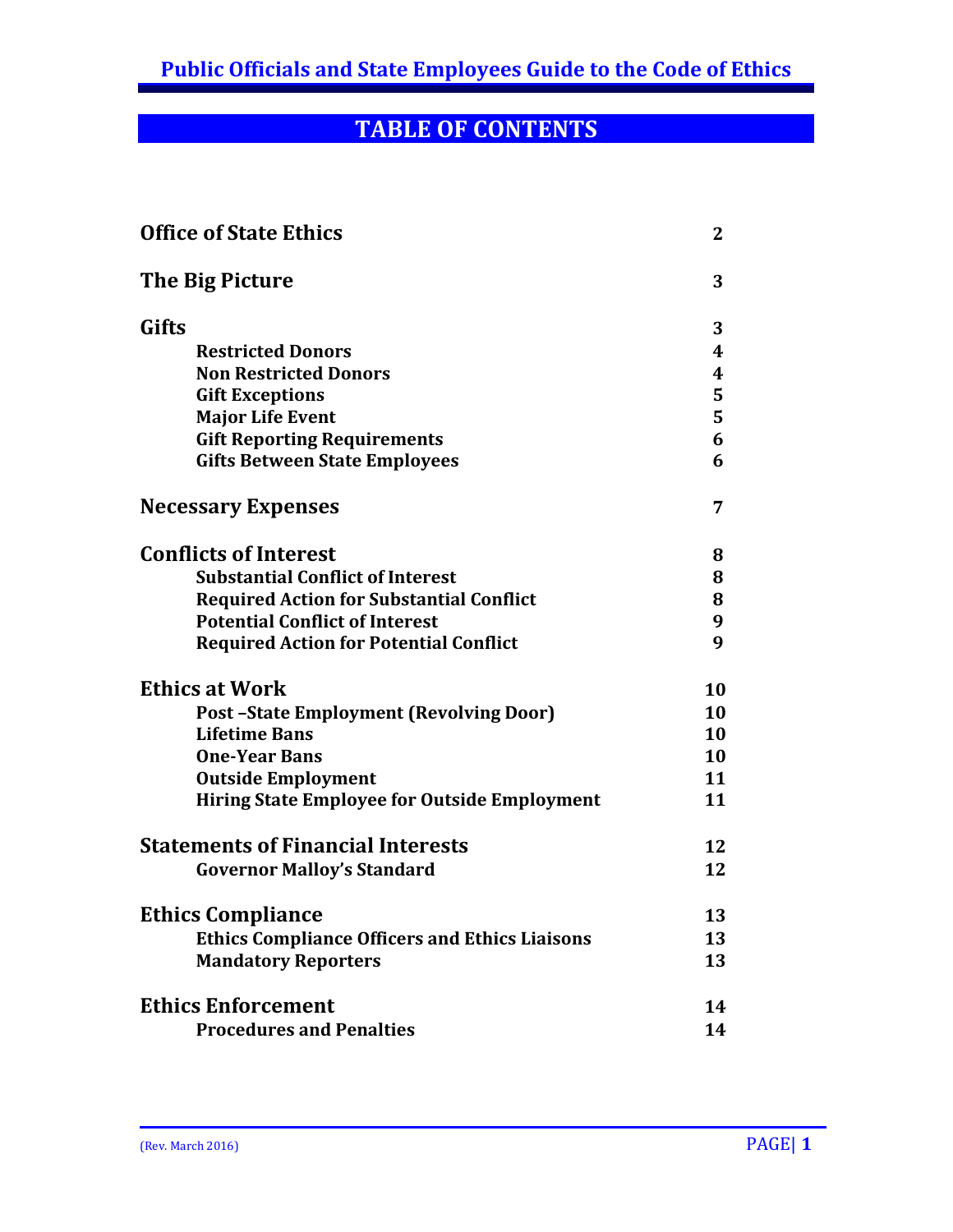## **OFFICE OF STATE ETHICS**

Created on July 1, 2005, under Public Act [05-183,](http://www.cga.ct.gov/2005/act/Pa/2005PA-00183-R00SB-00001-PA.htm) the Office of State Ethics ("OSE") is an independent regulatory division of the Office of Governmental Accountability charged with administering and enforcing the Connecticut Codes of Ethics ("Ethics Codes"), which are found in Chapter 10 of the Connecticut General Statutes.

The OSE's duties include educating all those covered by the Ethics Codes; interpreting and applying the Ethics Codes; investigating violations of, and otherwise enforcing, the Ethics Codes; and providing information to the public.

The OSE's jurisdiction:

| Part I         | Code of Ethics for Public Officials<br>General Statutes SS 1-79 to 1-90a                                                                      |
|----------------|-----------------------------------------------------------------------------------------------------------------------------------------------|
| <b>Part II</b> | Code of Ethics for Lobbyists<br>General Statutes §§ 1-91 to 1-101a                                                                            |
| Part III       | Lobbying: Miscellaneous Provisions<br>General Statutes $\S$ 1-101aa and 1-101bb                                                               |
| Part IV        | Ethical Considerations Concerning Bidding and State Contracts<br>General Statutes S <sub>§</sub> § 1-101 <sub>mm</sub> to 1-101 <sub>rm</sub> |

The OSE Executive Director has overall responsibility for the welfare and effectiveness of the OSE, which has three divisions, the legal division, the enforcement division, and the administrative division.

The OSE's governing body is the Citizen's Ethics Advisory Board ("CEAB"), which has nine members appointed by the Governor and legislative leadership. The CEAB holds monthly meetings that are open to the public. A schedule of CEAB meeting dates, times, and locations is available a[t www.ct.gov/ethics.](http://www.ct.gov/ethics)

CEAB Members:

- Attend monthly CEAB meetings
- Appoint and evaluate the Executive Director of the OSE
- Issue advisory opinions to persons subject to the Ethics Codes
- Serve as a Hearing Officer for non-confidential hearings held under the Uniform Administrative Procedures Act, General Statutes § [4-166](https://www.cga.ct.gov/current/pub/chap_054.htm#sec_4-166) *et. seq*.
- Attend hearings to determine if violations occurred and, if so, assess penalties
- Attend special meetings if necessary
- Oversee legislative agenda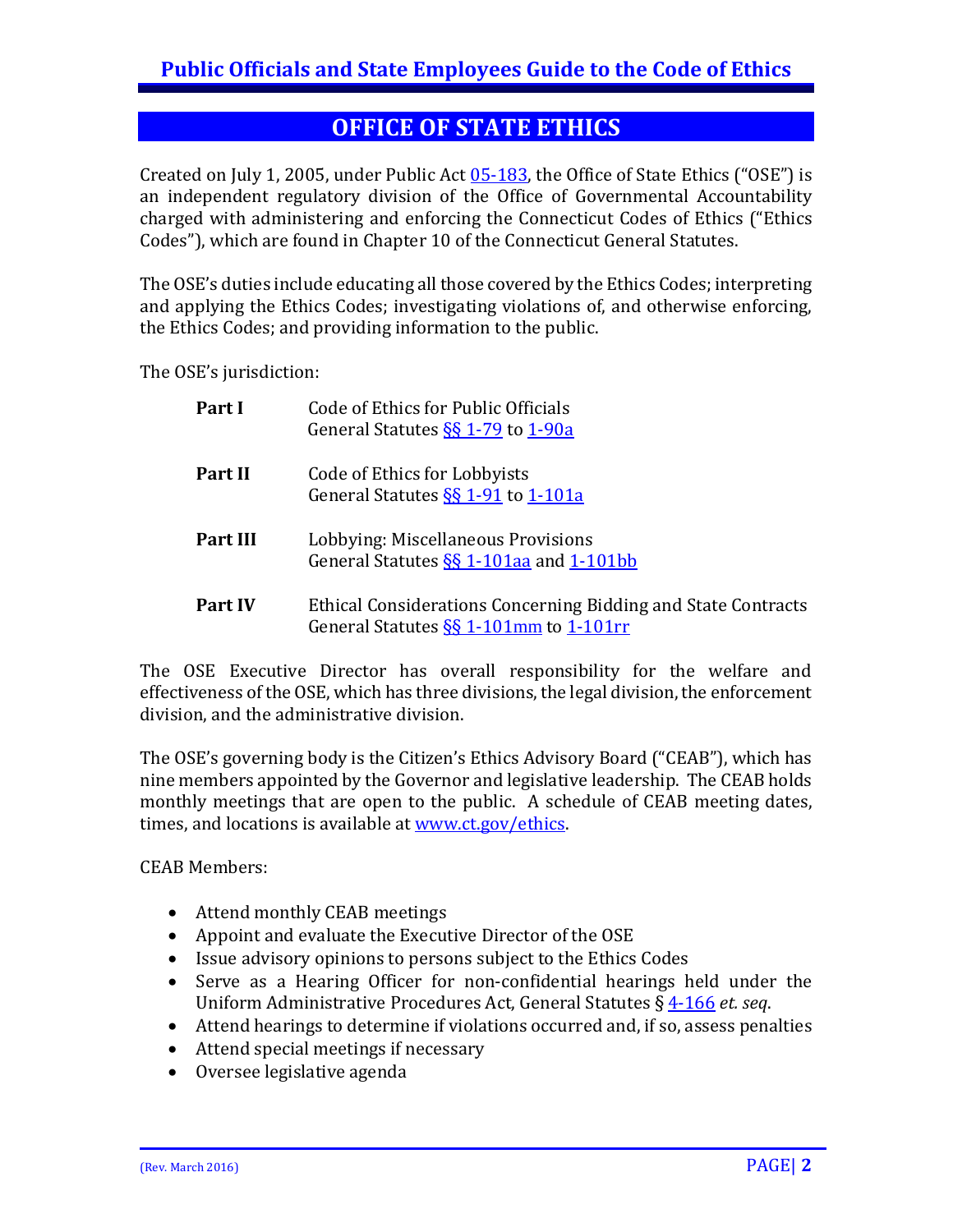## **THE BIG PICTURE**

All state officials and employees (except judges) are covered by Part I of the Code of Ethics for Public Officials. It is important to remember that certain provisions of the Code also apply to state officials and employees after they leave state service.

As you read through this guide, be aware that these laws were enacted to prevent individuals from using their public position or authority for their own financial benefit, or for the financial benefit of certain others (for example, family members).

Each state agency also has its own ethics policy, which may be more restrictive than what follows. Be sure to obtain a copy of your state agency's policy.

## **GIFTS**

For a public official or state employee, there are rules in place regarding the acceptance of "gifts" from both restricted and non-restricted donors.

#### **What is a "gift"?**

General Statutes  $\S 1-79$  (5) defines "gift" in three parts:

- 1. "anything of value" (for example, money, tickets to a sporting event, meals, services, etc.),
- 2. "which is directly and personally received" (that is, the state official or employee accepts the opportunity to partake of it),
- 3. "unless consideration of equal or greater value is given in return" (that is, unless the state official or employee pays fair market value for it).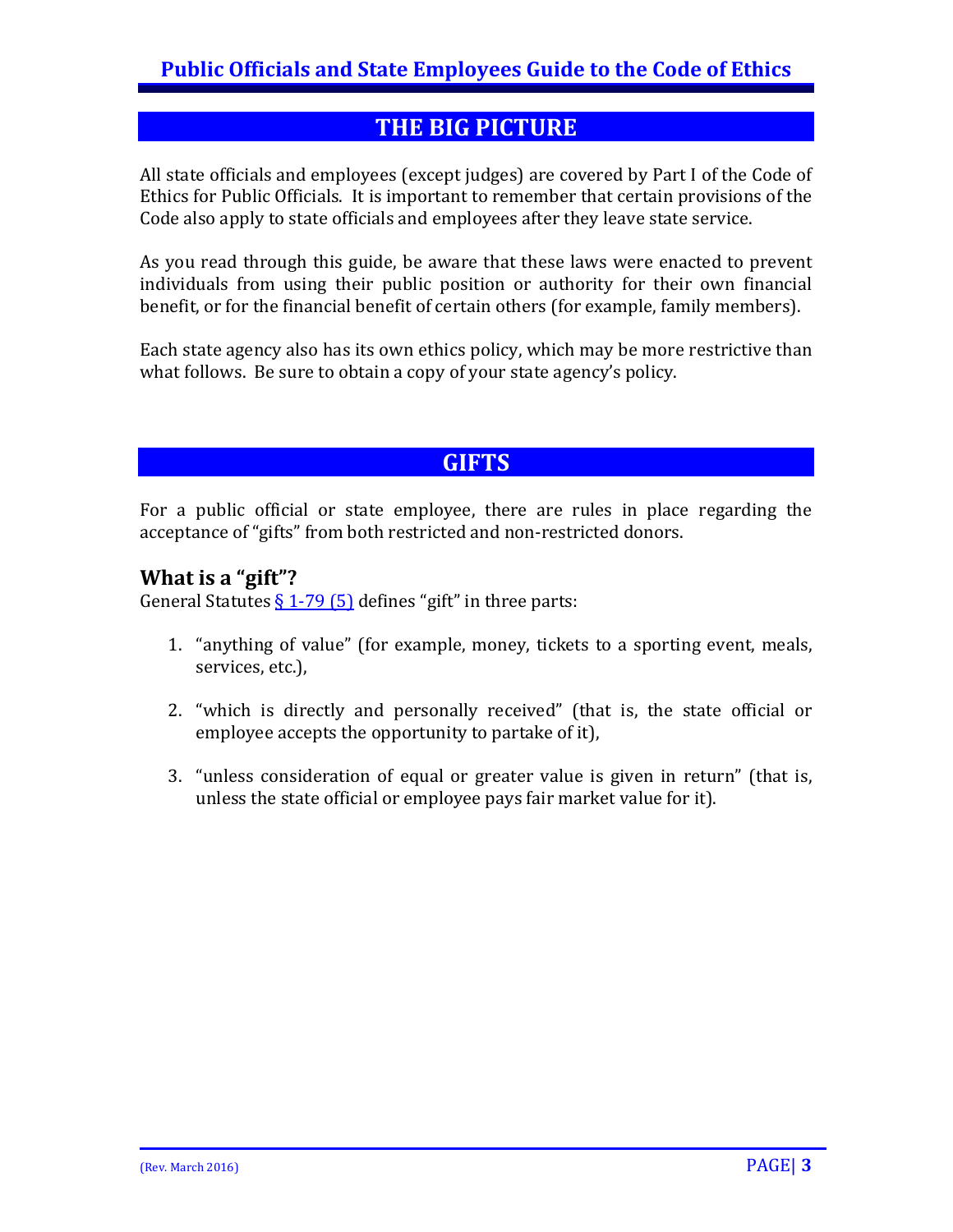#### **Restricted Donors**

Restricted donors include:

- Registered lobbyists (a list is available on the OSE website) or a lobbyist's representative;
- Individuals or entities doing business with your state department or agency;
- Individuals or entities seeking to do business with your state department or agency;
- Individuals or entities engaged in activities regulated by your state department or agency; or
- Contractors pre-qualified by the Connecticut Department of Administrative Services (General Statutes [§ 4a-100\)](https://www.cga.ct.gov/current/pub/chap_058a.htm#sec_4a-100).

#### **Non-Restricted Donors**

Two other categories of donors are:

#### **Non-restricted donors giving you something because of who you are in state service**

If a gift-giver does not fall within the definition of a restricted donor, but is nonetheless giving you something because of your public position, you should be aware that a dollar limit exists.

From this type of donor, you may accept up to \$100 annually from a single source, in addition to any of the 19 gift exceptions noted below and set forth in General Statutes  $\S 1-79$  (5)(A)–(S) Advisory Opinions Nos. [98-9](http://www.ct.gov/ethics/cwp/view.asp?a=2305&q=301316) and [2003-](http://www.ct.gov/ethics/cwp/view.asp?a=2305&q=301546) [13.](http://www.ct.gov/ethics/cwp/view.asp?a=2305&q=301546)

#### **Non-restricted donors giving you something that has nothing to do with your state service**

There is no limit as to what you may accept from a non-restricted donor, such as your neighbor of 20 years or a best friend from kindergarten, who is giving you a gift that has nothing to do with your public position.

This holds true as long as the donor remains non-restricted. Should this individual become a registered lobbyist, for example, the gift provisions regarding restricted donors would apply, regardless of the purpose of the gift or any longstanding personal relationship.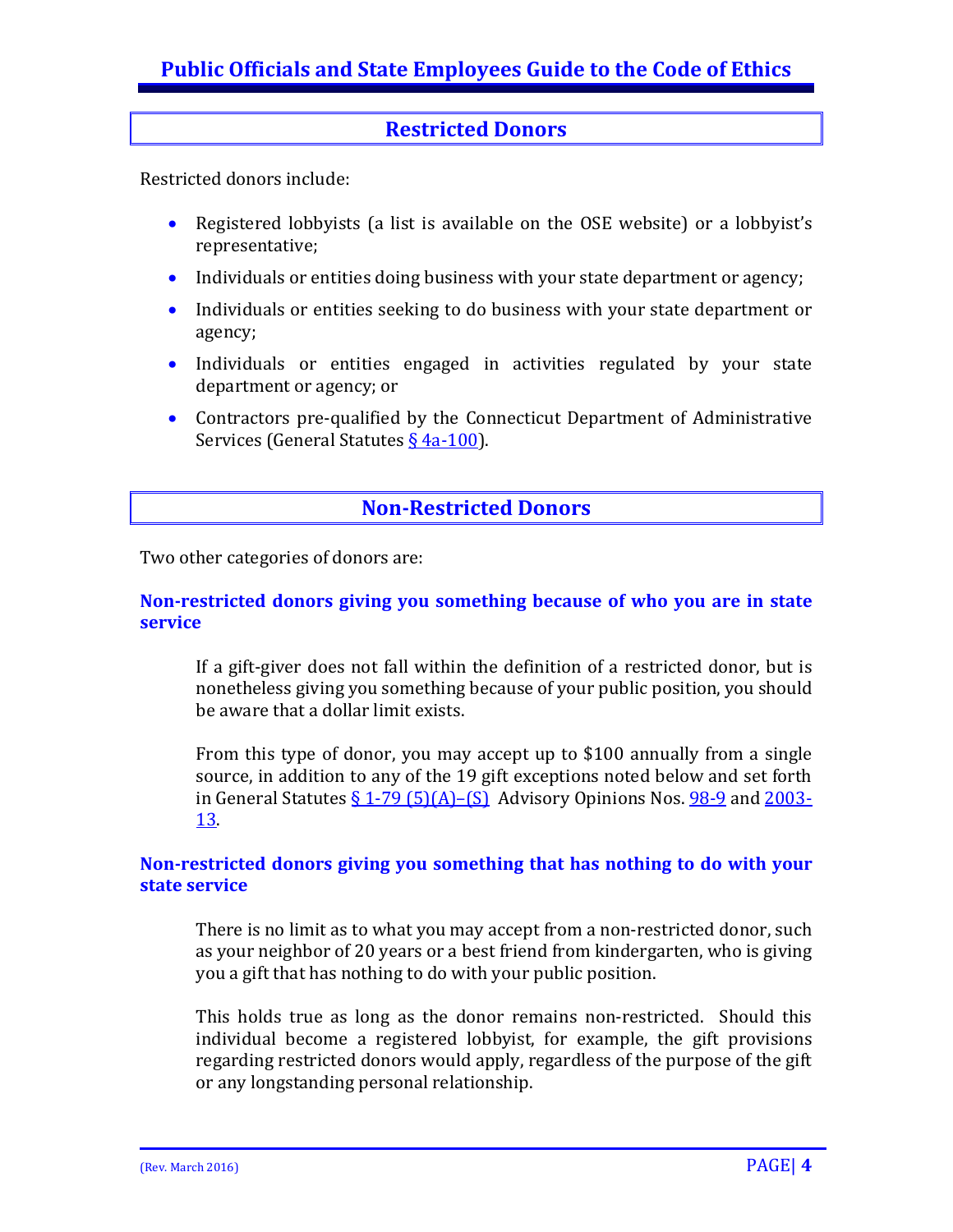## **Gift Exceptions**

There are certain exceptions to the definition of "gift." Not all exceptions are covered below; see General Statutes  $\S 1-79$  (5)(A)–(S) for the complete list.

- *Token Items –* Items valued less than \$10 (such as a pen or mug), provided the annual aggregate of such items from a single source is \$50 or less. General Statutes [§ 1-79 \(5\) \(P\).](https://www.cga.ct.gov/2016/sup/chap_010.htm#sec_1-79)
- *Food and Beverage –* Up to \$50 in food/beverage annually, provided the donor or a representative is in attendance when it is being consumed. General Statutes <u>§ 1-79 (5) (I)</u>.
- *Training* Vendors may provide you with training for a product purchased by your agency provided such training is offered to all customers of that vendor. General Statutes  $\S$  1-79 (5) (0).
- *Gifts to the State –* Goods or services given to a state entity. The gift must facilitate state action, and must (1) be for use on state property (e.g., a computer), (2) support a state event (e.g., funds to support an agency event), or (3) support the participation by a state employee or official at an event (e.g., funds for an agency employee to attend an educational conference relevant to his state duties). General Statutes  $\S$  1-79 (5) (E).
- *Other Exceptions –* There are a total of 19 separate gift exceptions in the Code. Also exempt from the definition of "gift" are items such as informational materials germane to state action, ceremonial plaques or awards costing less than \$100, or promotional items, rebates or discounts also available to the general public. See General Statutes  $§ 1-79(5)(A) - (S)$ .

#### **Major Life Event**

There is a \$1,000 limit on a gift a registered lobbyist gives to you or a member of your family for a major life event. General Statutes [§ 1-79 \(5\) \(L\).](https://www.cga.ct.gov/2016/sup/chap_010.htm#sec_1-79) **Note: Registered lobbyists are the only type of restricted donor who may make use of the "major life event" gift exception.**

#### **What is a "Major Life Event"?**

- Birth or adoption of a child
- Wedding
- Funeral
- Ceremony commemorating induction into religious adulthood<br>• Retirement from state service
- Retirement from state service

This list of major life events is exhaustive. Regs., Conn. State Agencies  $\S 1-92-53$ .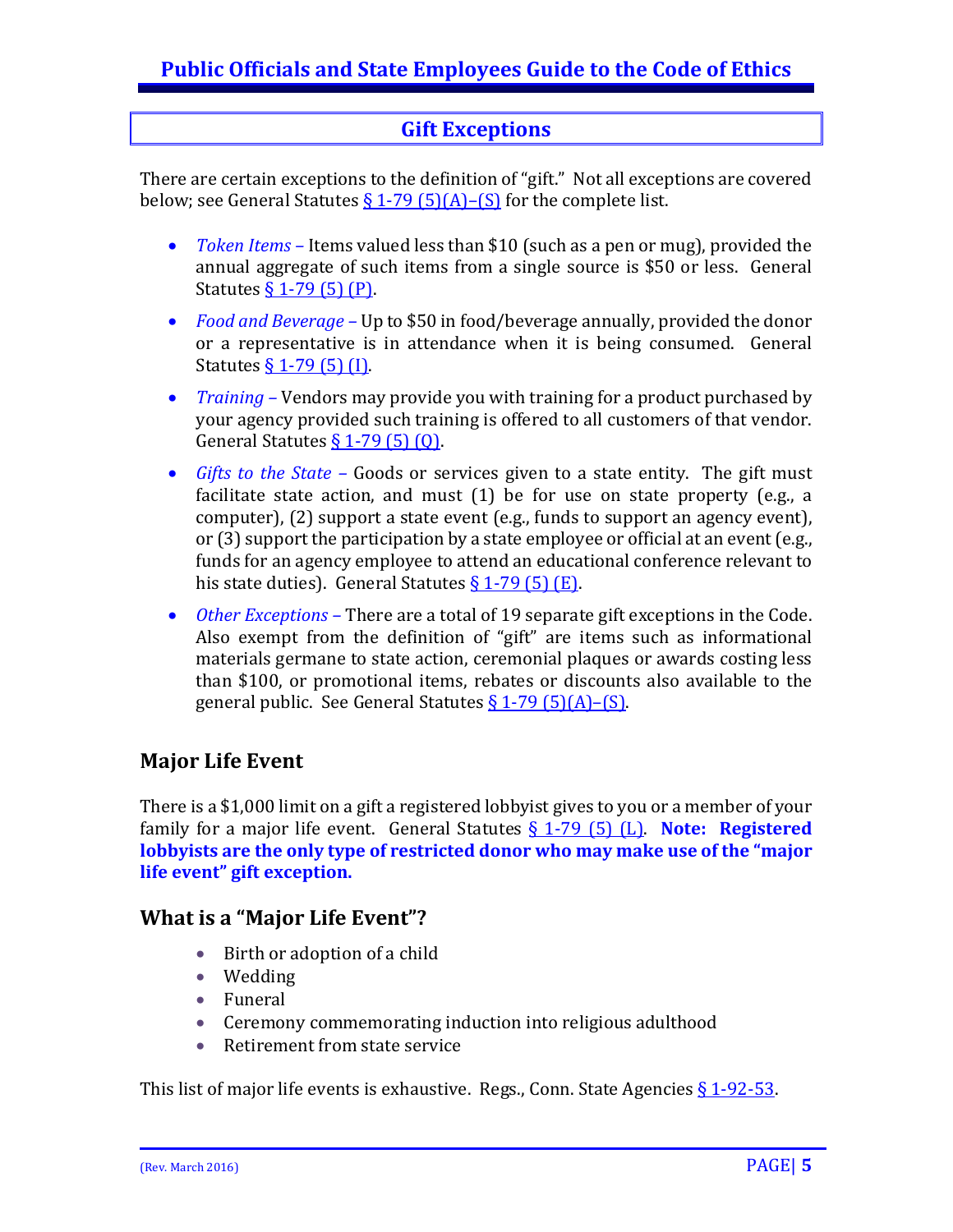#### **Reporting Requirements of Restricted Donor**

Should you receive anything of value that exceeds threshold dollar amounts from an entity doing business with, seeking to do business with, or directly regulated by your department or agency, that entity must, within **10 days**, give you and the head of your department or agency a written report stating:

- Name of the donor;
- Description of item(s) given;
- Value of such item(s); and
- Total cumulative value of all items to date given to you by that donor during the calendar year.

This helps you and donor keep track of the gift exceptions noted above, so that permissible limits are not exceeded. General Statutes  $\S 1-84$  (o).

#### **Gifts Between State Employees**

[Advisory Opinion No. 2006-6](http://www.ct.gov/ethics/cwp/view.asp?a=2305&q=318138) interpreted General Statutes  $\S$  1-84 (p), regarding gifts between supervisors and subordinates in state service. This three-part provision limits gift-giving between certain individuals. Specifically:

- There is a monetary limit of \$99.99 for gifts between a public official or state employee and his or her supervisor or subordinate. This limit is a **per-gift** – not a per-year – amount.
- Individuals subject to this limit may still make use of the major-life-event exception. In other words, supervisors and subordinates are not limited to \$99.99 when giving gifts to each other for major life events. The applicable limit for major life events is \$1,000.
- The provision applies not only to direct supervisors and subordinates, but to any individual up or down the chain of command.

In [Advisory Opinion 2007-5,](http://www.ct.gov/ethics/cwp/view.asp?a=2305&q=332770) the CEAB concluded that supervisors and/or subordinates *may not pool* their money to give a collective or group gift valued in excess of the \$99.99 limit. Thus, except in the case of a major life event (which holds a \$1,000 limit), it would be a violation for Supervisor A to accept a gift valued at \$150 from Subordinates X and Y (and for them to give such a gift), even though the individual contributions of X and Y are less than the \$99.99 limit established in General Statutes  $\S 1-84$  (p).

Likewise, supervisors and/or subordinates *may not pool* their money to give a group gift valued in excess of \$1,000 for a major life event.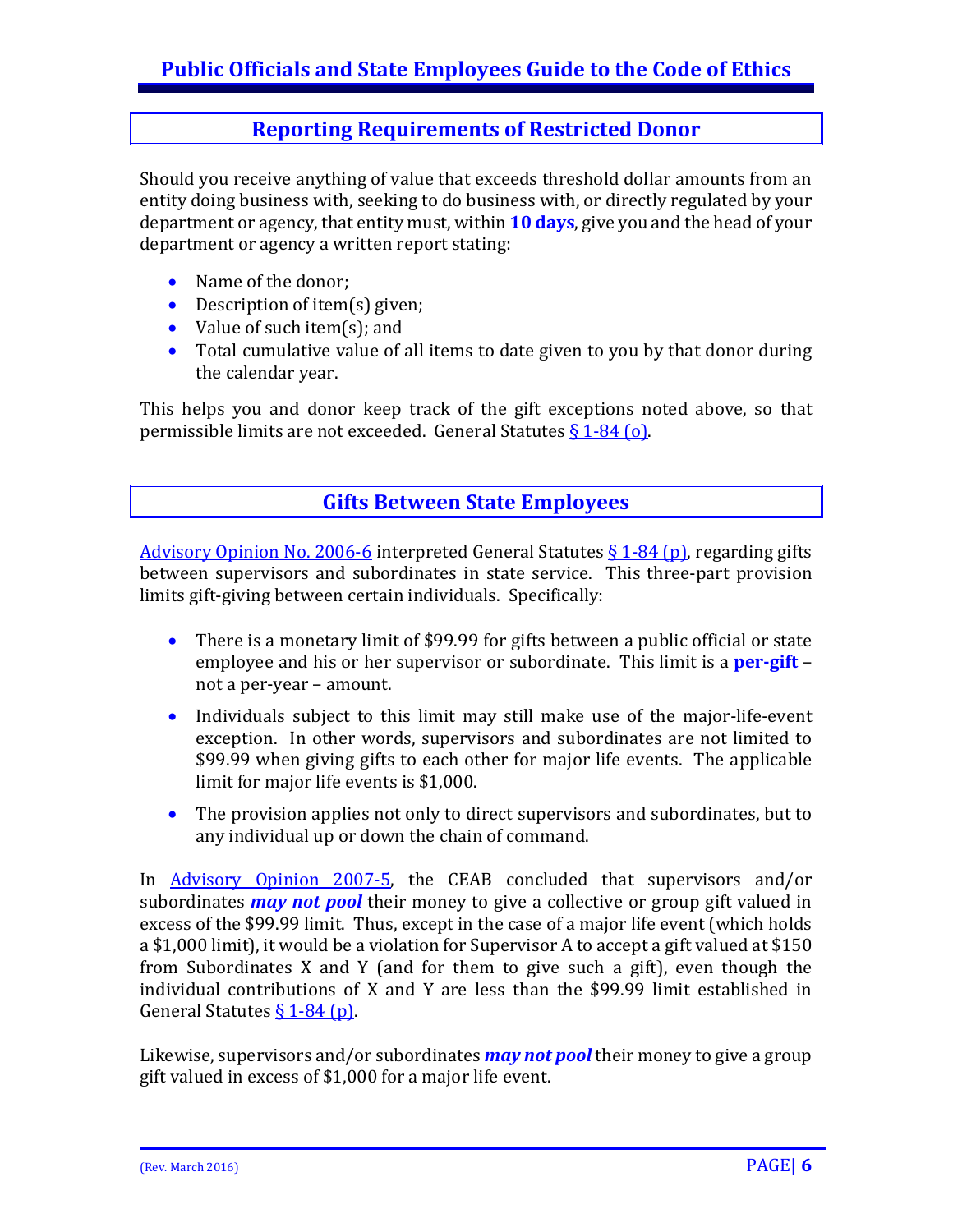## **NECESSARY EXPENSES**

General Statutes [§ 1-84 \(k\)](https://www.cga.ct.gov/current/pub/chap_010.htm#sec_1-84) – the "necessary expenses" provision – prohibits a state employee or official from accepting a fee or honorarium for participating at an event *in his or her official capacity*.

However, a state employee or official may receive payment or reimbursement for "necessary expenses" if – in his or her official capacity – the employee or official actively participates in the event (for example, gives a speech or runs a workshop).

"Necessary expenses" are not considered gifts and may include the cost of:

- Travel (coach);
- Lodging (standard room for the night before, of, and immediately following the event);
- Meals (non-lavish); and
- Conference or seminar registration fees.

"Necessary expenses" *do not* include the cost of entertainment (tickets to sporting events, golf outings, night clubs, etc.) or payments of expenses for family members or other guests.

Only a sponsor of the event to which you are participating may pay for or reimburse your "necessary expenses." [Advisory Opinion No. 2012-9.](http://www.ct.gov/ethics/lib/ethics/advisory_opinions/2012/advisory_opinion_no_2012-9.pdf)

Within 30 days of receiving payment or reimbursement of "necessary expenses" for *lodging and/or out-of-state travel*, the employee or official must file an ETH-NE form with the OSE. General Statues  $\S 1-84$  (k).

#### **Example:**

**Question:** A restricted donor is hosting an out-of-state conference and would like a state employee to come and give a speech in his official capacity. The restricted donor has offered to pay the employee's travel and lodging expenses, to waive his conference registration fee, and to give him a \$500 honorarium. Permissible?

**Answer:** The state employee may not accept the \$500 honorarium (because he is participating in his official capacity), but may accept payment or reimbursement for "necessary expenses," which include coach-class travel, standard lodging for the nights before, of and after the speech, and waiver of the conference registration fee.

**Note:** For additional information please see: *[Necessary Expenses: A Guide for Public](http://www.ct.gov/ethics/cwp/view.asp?a=3488&Q=414974)  [Officials and State Employees](http://www.ct.gov/ethics/cwp/view.asp?a=3488&Q=414974)*.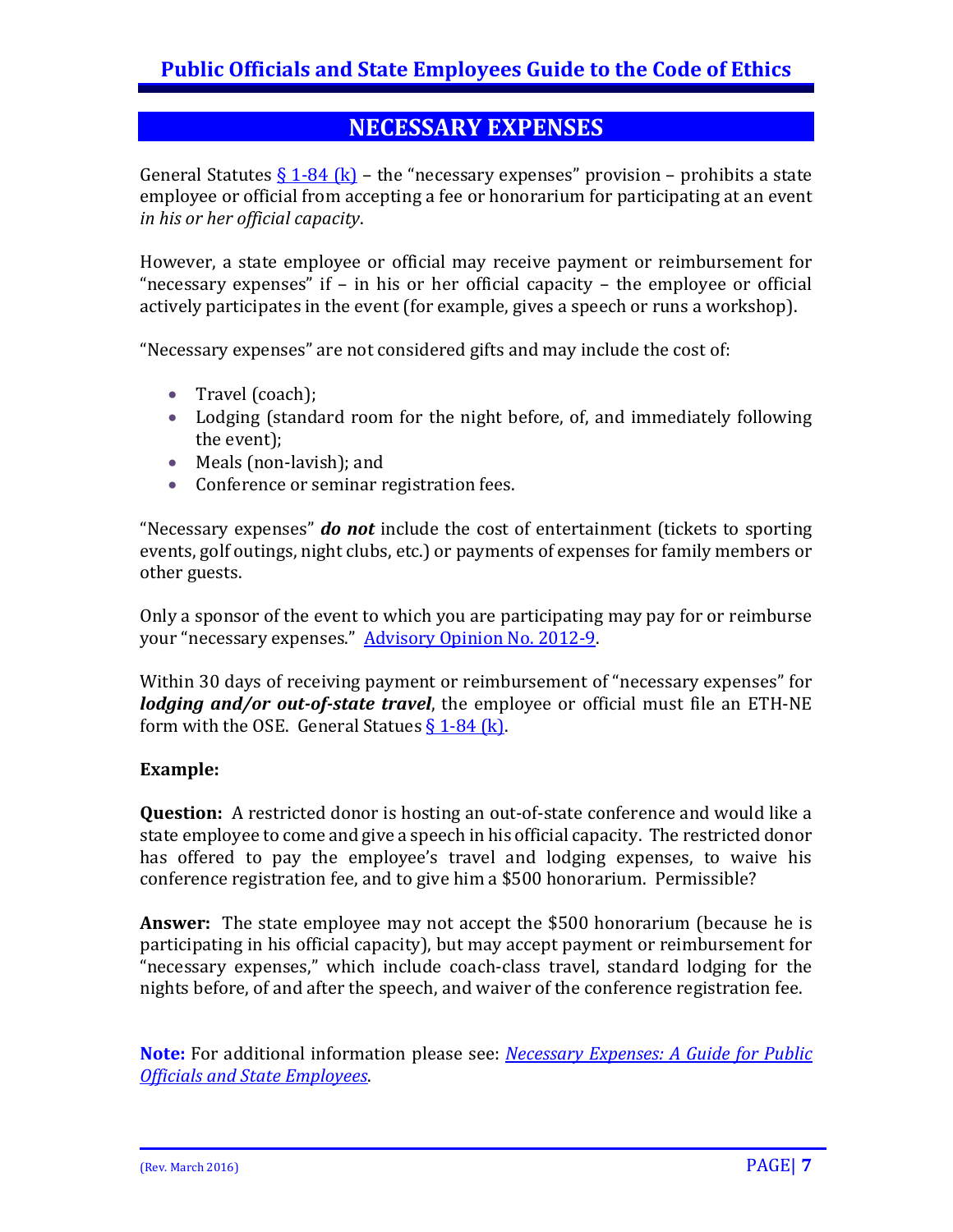## **CONFLICTS OF INTEREST**

## **Substantial Conflict of Interest**

#### **WHAT IS A "SUBSTANTIAL" CONFLICT OF INTEREST?**

Under General Statutes  $\S$  1-85, a public official or state employee has a "substantial conflict" – and may not take official action – if he has reason to believe or expect that the following is true:

- (1) The official action would directly affect his financial interests (i.e., he will derive a **direct** monetary gain or suffer a **direct** monetary loss) or those of his spouse, a dependent child, or a business with which he is associated; and
- (2)It would do so in a way that is distinctly different from its effect on other persons in the same profession, occupation or group.

**"Reason to believe or expect"** would be if there is a written contract, agreement, or other specific information available to the individual which would clearly indicate to a reasonable person that such direct benefit or detriment would accrue or when the language of the legislation, regulation or matter in question so indicates. Regs., Conn. State Agencie[s § 1-81-28 \(c\).](http://www.sots.ct.gov/sots/lib/sots/regulations/title_01/081.pdf)

"**Business with which … associated**" is defined to include any entity through which business for profit or not for profit is conducted in which the public official or state employee, or a member of his or her immediate family, is a director, officer, or holder of significant ownership interest. **Note:** Unpaid service as an officer or director of a non-profit entity is exempted from the definition of "Business with which … associated." General Statues  $\S 1-79$  (2).

#### **Required Action for Substantial Conflict of Interest:**

A public official or state employee *must* abstain from taking official action on the matter if he or she has a substantial conflict, as defined above.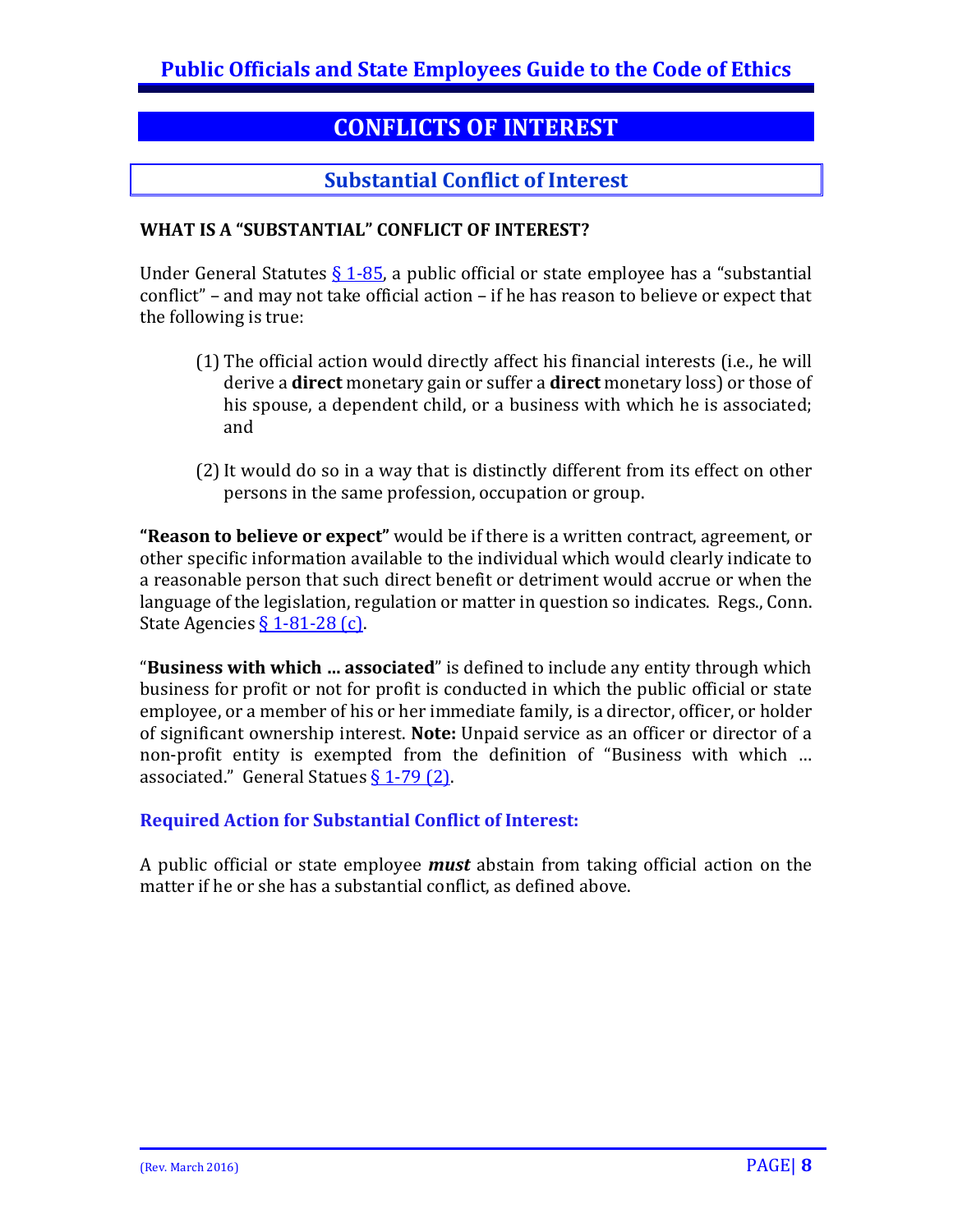#### **Potential Conflict of Interest**

#### **WHAT IS A "POTENTIAL" CONFLICT OF INTEREST?**

A "potential" conflict of interest exists if a public official or state employee, in the discharge of his or her official state duties, would be required to take an action that would affect his or her financial interest, or the financial interest of his or her spouse, parent, brother, sister, child, spouse of the child, or a business with which the official or employee is associated.

Unlike a "substantial" conflict of interest, there is no requirement that the financial impact be direct or that it affect the individual differently from other members of his or her profession, occupation, or group.

However, there still must be a reasonable expectation on the part of the state employee or public official that there will be some financial impact based on his or her actions.

A "potential" conflict of interest does not exist if the financial interest is "de minimus" (under \$100) or if the interest is indistinct from that of a substantial segment of the general public (e.g., all taxpayers). General Statutes  $\S 1 - 86$ .

#### **Required Action for Potential Conflict of Interest:**

#### **Member of a Regulatory Board, Commission, Council or Authority**

Such a public official or state employee *must* abstain from taking official action on the matter *or* prepare a written statement explaining the conflict and why despite the conflict they are able to act fairly, objectively and in the public interest. Such statement must be submitted to the OSE and entered in the agency's journal or minutes.

#### **Any Other Public Official or State Employee**

A public official or state employee who is not a member of a regulatory board, commission, council or authority *must* prepare a written statement to an immediate supervisor for reassignment. If there is no immediate supervisor, the statement must be submitted to the OSE for advice and guidance.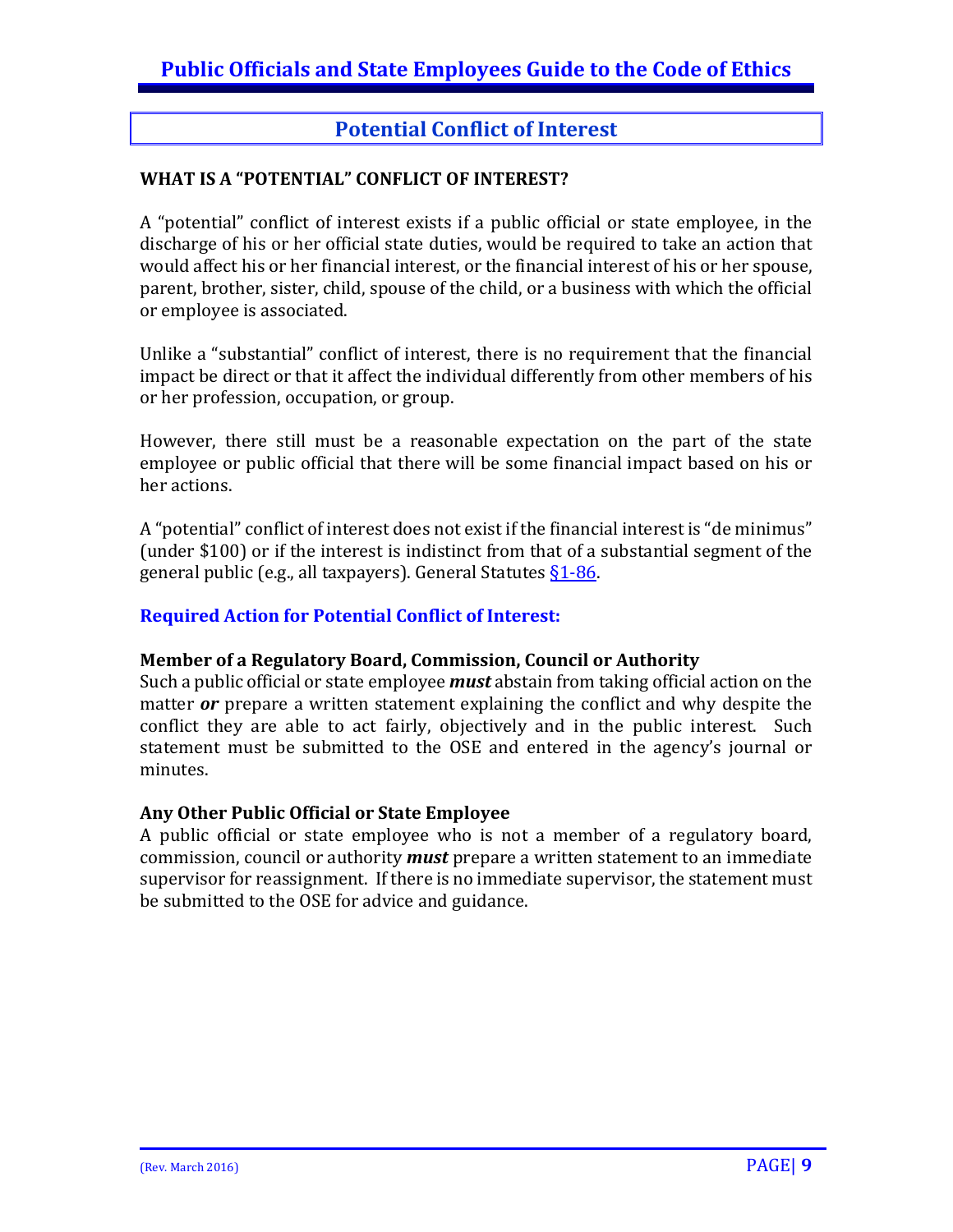## **ETHICS AT WORK**

#### **Post-State Employment (Revolving Door)**

If you are a *former*, or soon to be former, state official or employee seeking post-state employment, you should be aware of the Ethics Code's revolving-door provisions:

#### **Lifetime Bans**

- **Confidential Information:** You may **never** disclose any confidential information you learned during the course of your state service for anyone's financial gain. General Statutes  $\S 1-84a$ . "Confidential information" is defined by Regs., Conn. State Agencies  $\S 1-81-15$ .
- **Side-Switching:** You may **never** represent anyone other than the state regarding a particular matter in which you were personally or substantially involved while in state service and in which the state has a substantial interest. This prevents side-switching in the midst of on-going state proceedings. General Statutes [§ 1-84b \(a\).](https://www.cga.ct.gov/current/pub/chap_010.htm#sec_1-84b)

#### **One-year Bans**

- **Cooling-Off**: You may not represent your new employer for compensation before your former agency for a period of **one year** after leaving state service. General Statute[s § 1-84b \(b\).](https://www.cga.ct.gov/current/pub/chap_010.htm#sec_1-84b)
- **State Contracts:** You are prohibited from being hired for a period of **one year** after you leave state service by a party to a state contract valued at \$50,000 or more if you were substantially involved in, or supervised, the negotiation or award of that contract and it was signed within your last year of state service. General Statutes  $\S$  1-84b (f).
- Employees who held certain specifically-designated positions (with significant decision-making or supervisory responsibility) at certain state regulatory agencies are prohibited from seeking or accepting employment with any business subject to regulation by the individual's agency within **one year** of leaving the agency. Note that there is an exception for *ex-officio* board or commission members. General Statues [§ 1-84b \(c\).](https://www.cga.ct.gov/current/pub/chap_010.htm#sec_1-84b)

See Regs., Conn. State Agencies  $\S$  1-92-40a for list of positions.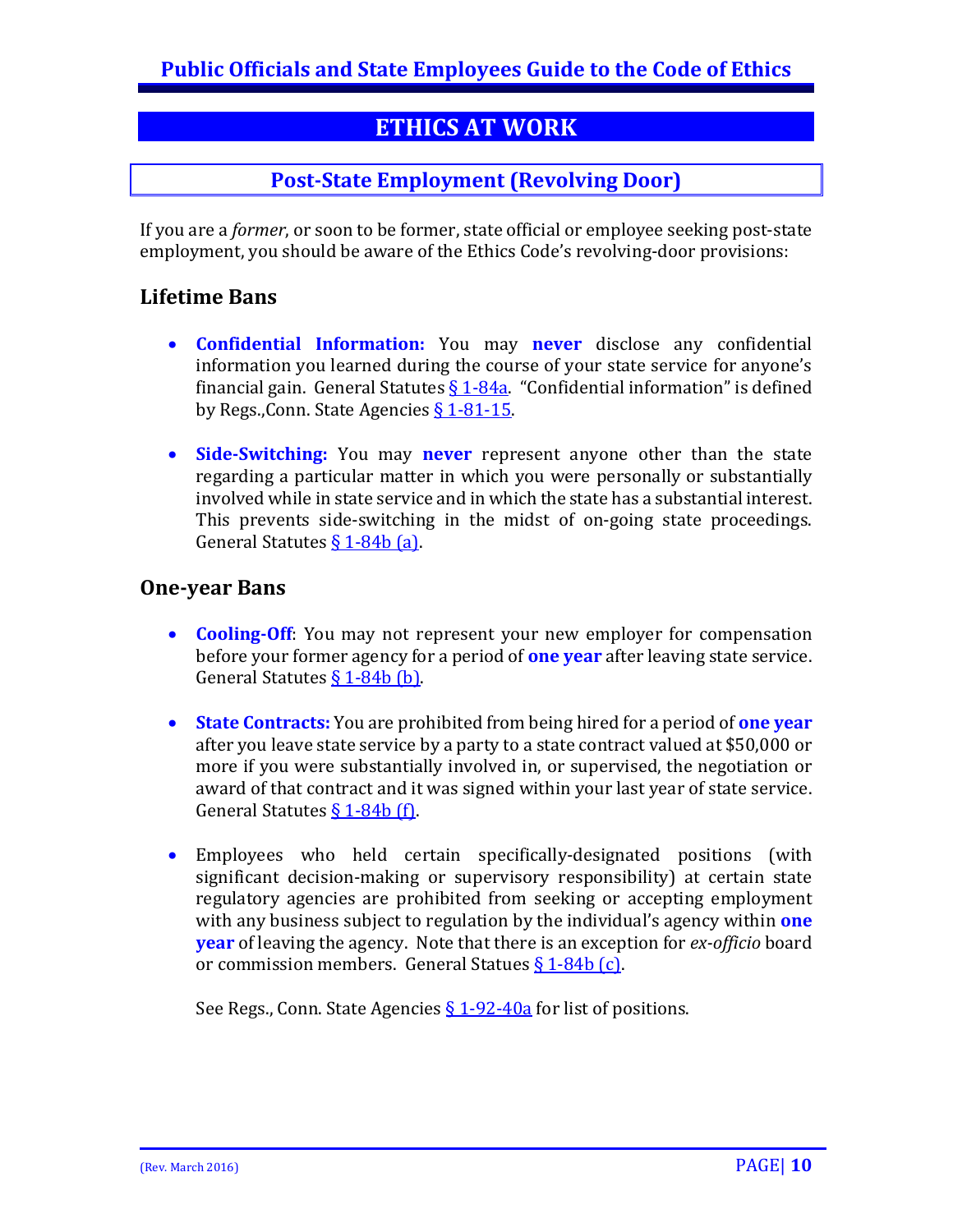#### **Outside Employment for State Officials and Employees**

If you are a *current* state official or employee seeking outside employment, especially from an employer that is regulated by or does business with your agency, you should be aware of the following rules:

- You may not accept outside employment that impairs your independence of judgment regarding your state duties, or that encourages you to disclose confidential information learned in your job. General Statutes  $\S 1-84$  (b).
- You may not use your position for your own financial gain, or the gain of your family (spouse, child, child's spouse, parent, brother or sister) or an associated business, however inadvertent that use may be. General Statutes  $\S 1-84$  (c).
	- o Generally, these provisions are violated when a state official or employee accepts outside employment with an entity that can benefit from his/her state position (e.g., he/she has specific regulatory, contractual or supervisory authority over the person or entity).
- You may not accept employment with an entity that represents others before the following 11 agencies: Department of Banking, the Claims Commissioner, the Office of Health Care Access division within the Department of Public Health, the Insurance Department, the Department of Consumer Protection, the Department of Motor Vehicles, the State Insurance and Risk Management Board, the Department of Energy and Environmental Protection, the Public Utilities Regulatory Authority, the Connecticut Siting Council or the Connecticut Real Estate Commission. General Statutes § [1-84 \(d\).](https://www.cga.ct.gov/current/pub/chap_010.htm#sec_1-84)
- You may not utilize state time, materials or personnel in completing tasks for outside employment. [Advisory Opinion No. 2007-4.](http://www.ct.gov/ethics/cwp/view.asp?a=2305&q=332802)

#### **Hiring State Employees for Outside Employment**

In [Advisory Opinion 2008-5,](http://www.ct.gov/ethics/cwp/view.asp?a=2305&q=420120) the CEAB concluded that it is impermissible, under the Ethics Code, for a state employee-supervisor to employ a state employee-subordinate in the supervisor's outside business.

Likewise, it is impermissible under the Ethics Code for a subordinate to employ a supervisor in the subordinate's outside business.

Both situations would involve an impermissible impairment of independence of judgment. The CEAB noted that this prohibition extends to all supervisors and subordinates up and down the chain of command.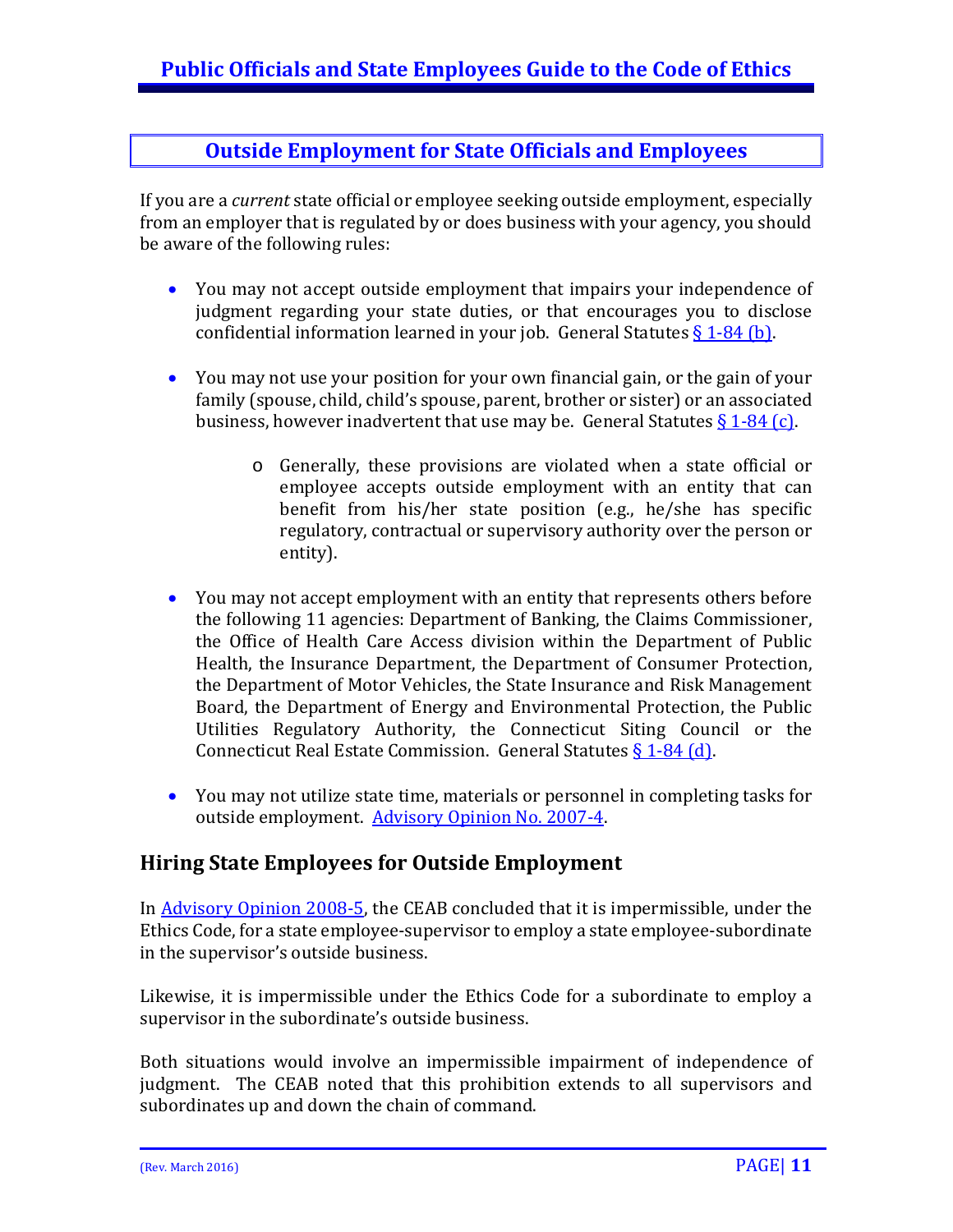## **STATEMENTS OF FINANCIAL INTERESTS**

Statements of Financial Interests ("SFIs") serve as a tool to maximize public confidence in governmental decision making. The policy underlying this requirement has been in effect since the enactment of the Ethics Codes in 1977. The SFI provides a checklist or reminder to the official/employee to be mindful of potential conflicts of interest, and it provides a baseline of information which can be compared to subsequent years for the purpose of determining potential misuse of office for financial gain.

Legislators, as well as certain other public officials and senior state employees, must file SFIs with the OSE by **May 1** each year.

#### **Who Must File:**

- 1. Statutorily designated individuals. General Statutes  $\S$  [1-83 \(a\) \(1\);](https://www.cga.ct.gov/2016/sup/chap_010.htm#sec_1-83) and
- 2. Members of the Executive Department and employees of quasi-public agencies designated by the Governor. See, Governor Malloy's Standard.

#### **What Information Must be Filed in the SFI:**

- businesses with which you are associated and certain of their affiliates;
- the category or type (not amount) of all sources of income over \$1,000;
- securities in excess of \$5,000;
- real estate holdings;
- blind trusts: and
- leases or contracts with the state or quasi-public agencies.

A *confidential* portion of the statement requires disclosure of sources of any debts over \$10,000. (The confidentiality of this portion may be waived.) General Statutes [§1-83 \(b\).](https://www.cga.ct.gov/2016/sup/chap_010.htm#sec_1-83)

**Note:** If you were to assume your state office or position after **March 31**, you must file a SFI within 30 days of assuming your position. Also, you must file a SFI upon leaving state service, covering the portion of the year during which you held the office or position.

#### **Governor Malloy's Standard**

Governor Malloy has established a standard which requires "filing of Annual Statements of Financial Interests by all persons in the Executive Branch and Quasi-Public Agencies who exercise (i) significant policy-making, regulatory or contractual authority; (ii) significant decision-making and/or supervisory responsibility for the review and/or award of State contracts; or (iii) significant decision-making and/or supervisory responsibility over staff that monitor State contracts."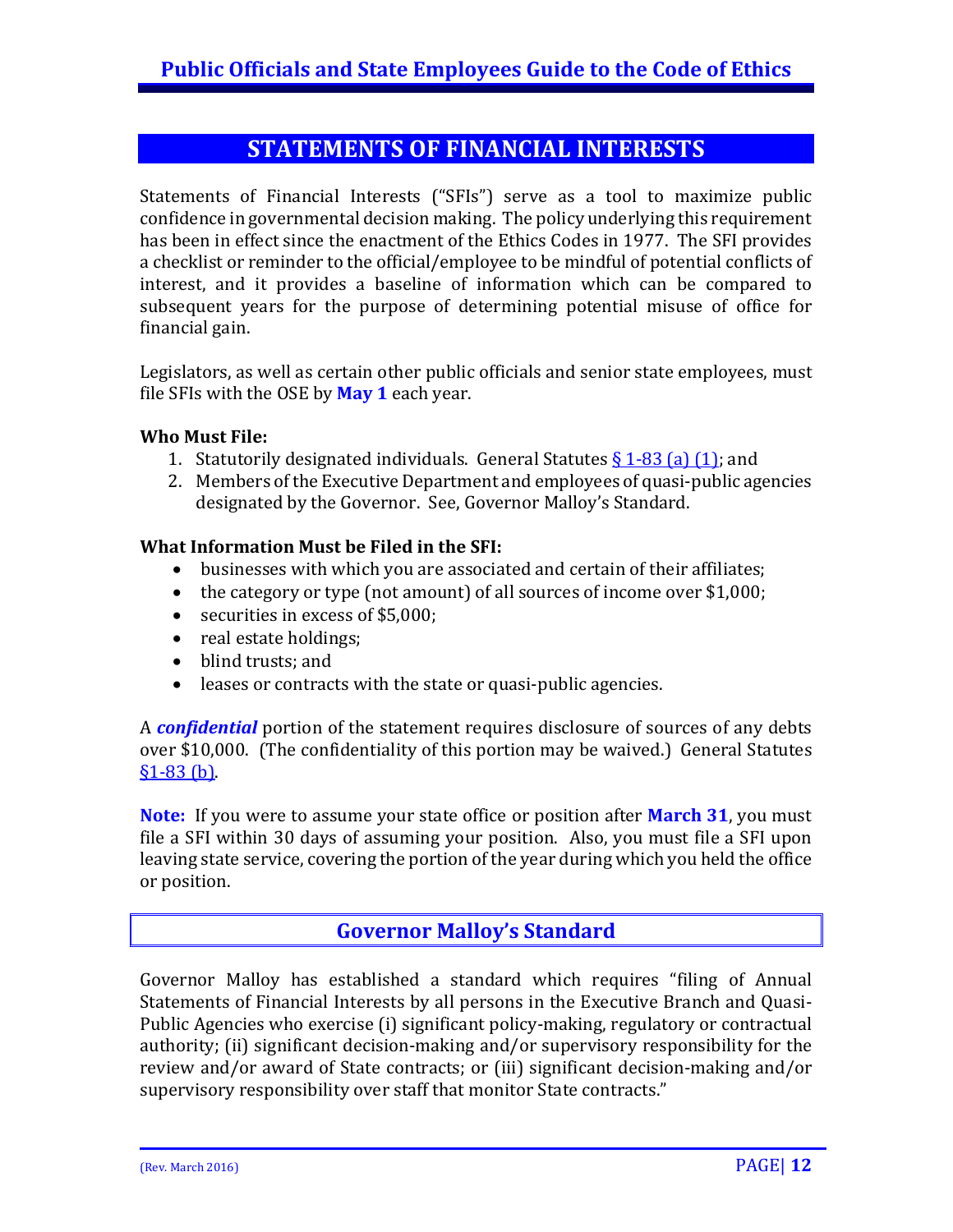## **ETHICS COMPLIANCE**

#### **Ethics Compliance Officers and Ethics Liaisons**

Ethics compliance officers must be appointed within each state agency and quasipublic agency that deals with or plans large state contracts. The main responsibilities of a compliance officer include developing an agency ethics policy as well as training agency employees on the Ethics Code, paying attention to any changes in the law as well as provisions specific to state contracting. General Statutes  $\S 1$ -101rr (a).

Ethics liaisons must be appointed within each state agency and quasi-public agency. These officers serve as a link between the agency and the OSE. Liaisons are responsible for developing agency ethics policies as well as coordinating employee training with the OSE. General Statutes  $\S 1$ -101rr (b).

The OSE supports the responsibilities of the above officers by providing in-person training, educational videos or training materials upon request. The OSE also sends a monthly electronic newsletter to each officer that highlights new developments in the law, summarizes new advisory opinions, includes handouts on complex areas of the law and provides answers to frequently-asked questions. All such the law and provides answers to frequently-asked questions. communications are indexed on our website, in the ["Ethics Liaison/Compliance](http://www.ct.gov/ethics/cwp/view.asp?a=4132&q=313104ðicsNav=|)  [Officer Corner.](http://www.ct.gov/ethics/cwp/view.asp?a=4132&q=313104ðicsNav=|)"

#### **Mandatory Reporters**

The Ethics Code contains mandatory reporting requirements for the following individuals who have "reasonable cause to believe that a person has violated" the Ethics Code:

- Commissioners and Deputy Commissioners;
- State Agency Heads and Deputy Heads;
- Quasi-public Agency Heads and Deputy Heads; and
- Persons in charge of state agency procurement and contracting.

These designees are required to report a belief that a person has violated the Ethics Code to the OSE. General Statues [§ 1-101pp.](https://www.cga.ct.gov/current/pub/chap_010.htm#sec_1-101pp) (**Note:** Ethics compliance officers and liaisons are *not*, by virtue of that position alone, mandatory reporters.)